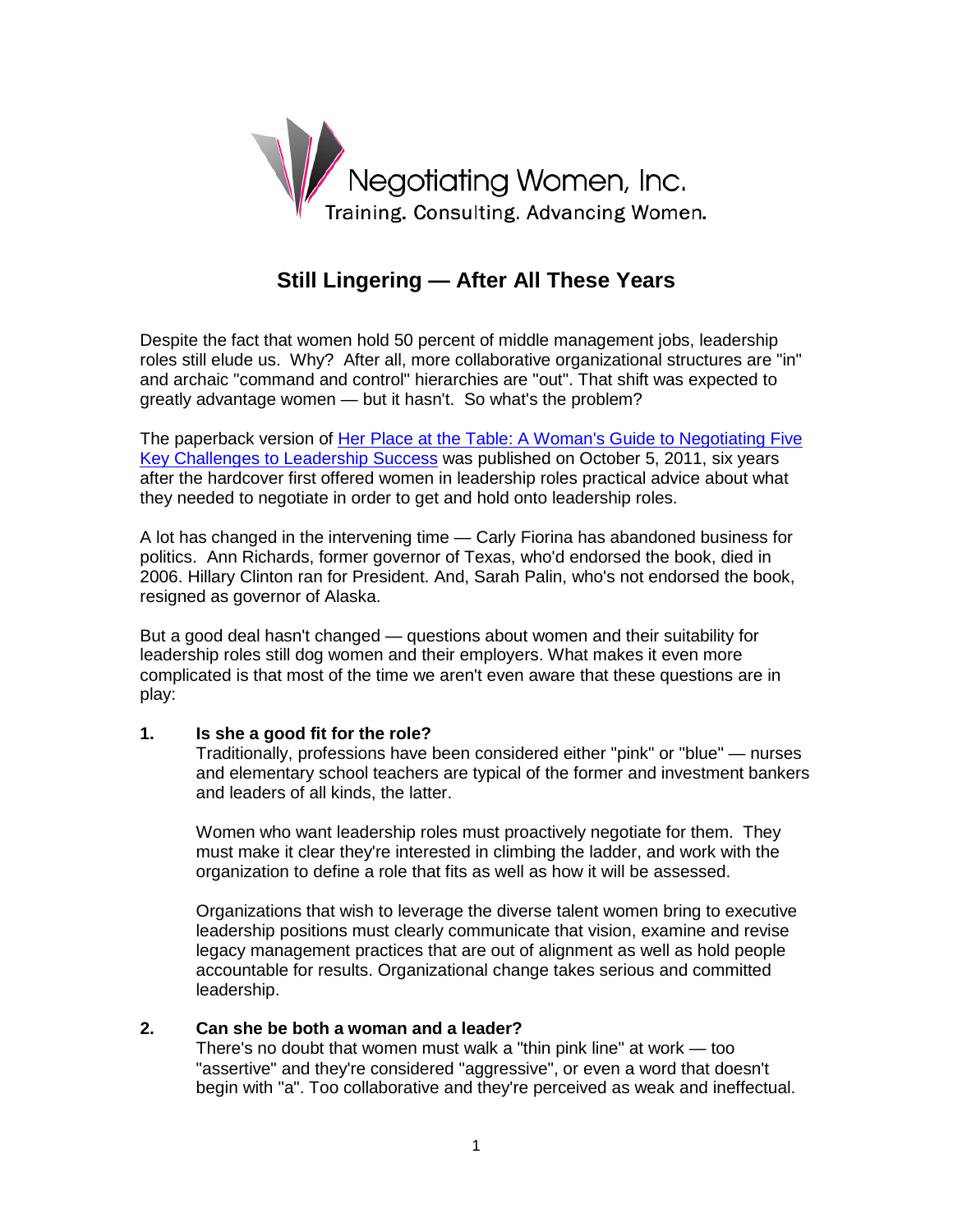Although we expect our leaders to take charge, women who do are often the target of backlash.

But women who are able to connect their interests to the organization's needs are less likely to be get trapped in the double bind. Framing requests in a way that highlights how others will benefit is a negotiation skill successful women use often.

From an organizational point of view, it is worth noting that numbers matter the more women in leadership roles, the less pronounced the double bind. This makes sense because the more people are exposed to the continuum of female leadership styles, the less likely they are to expect all women to behave the same way.

## **3. Has she demonstrated leadership capacity?**

Here the question goes to demonstrating credibility  $-$  just how much success has she had in the past? Yet it's often harder for women to prove success for a number of reasons. The first is that they may not get the leadership credit they deserve when they use "softer" leadership skills and a more subtle approach, a way of coping with the double bind discussed above. Another factor is that the glass cliff research shows that women are asked to take on more turnaround situations than men are. Because things are in trouble already, it's inherently more difficult for women to make lemonade out of the lemons they're dealing with. And still other research shows that women are evaluated more harshly than men in the workplace.

Women need to proactively negotiate to make the value they bring visible to those who are judging their performance in a way that is both authentic and culturally compatible.

And organizations must ensure that formal performance evaluation systems and succession planning processes contain appropriate checks and balances and that managers are trained to be sensitive to their own unconscious biases that can undermine the organization's commitment to advancing women.

#### **4. Will her personal life get in the way?**

Although the 24/7 expectations of the modern workplace put both men and women in a position that makes work-life balance daunting, because women more often provide care to children and other family members, they are even more disaffected. And women who take advantage of company policies that allow flex-time and other alternate work arrangements can be punished for doing so.

Women must negotiate solutions that work for themselves, their families and their organizations.

Employers must protect their investment in talent by taking the long view — overworked and constantly stressed workers burn out and leave organizations, or, even worse, they stay in place, producing less and less worthy work.